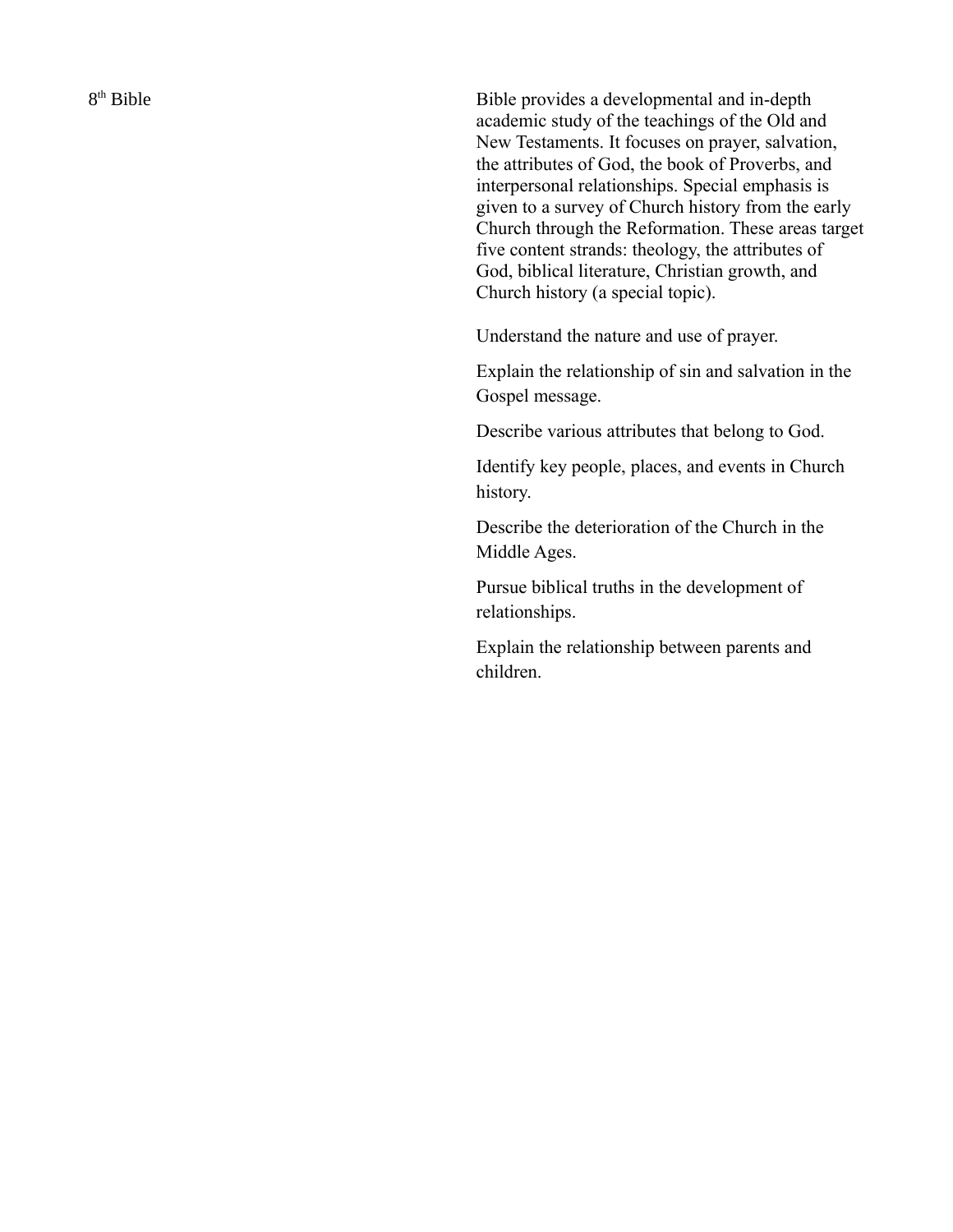Language Arts continues to build on the sequential development and integration of communication skills in four major areas—reading, writing, speaking, and listening. It most specifically focuses on deepening and furthering students' understanding in the following ways:

**Reading**–reinforces reading comprehension skills by teaching students how to analyze propaganda and other forms of writing, including biographies, autobiographies, formal essays, and informal essays; shows students how to make denotative, symbolic, and connotative readings of a text; introduces both Old English and Middle English languages and literature to develop students' understanding of English language formation and development; prepares students for the higher level literary comprehension skills required in the upper grades.

**Writing**–develops students' understanding of sentence structure, providing hands-on experience with conjunctions, transitions, clauses, and common sentence errors; teaches language histories and etymologies to help students build on knowledge of word structures, including topics like prefixes, roots, and suffixes; expands on students' vocabulary and spelling skills; gives students the opportunity to develop their abilities in writing business letters, friendly letters, informal essays, and basic literature analyses.

**Speaking**–offers students experience in delivering oral reports; teaches skills that enable students to become effective speakers and communicators, weaving these skills together throughout the course.

**Listening**–teaches effective listening comprehension skills, weaving these together throughout the lessons; builds upon students' study skills, as well as helping them become reliable and efficient note takers.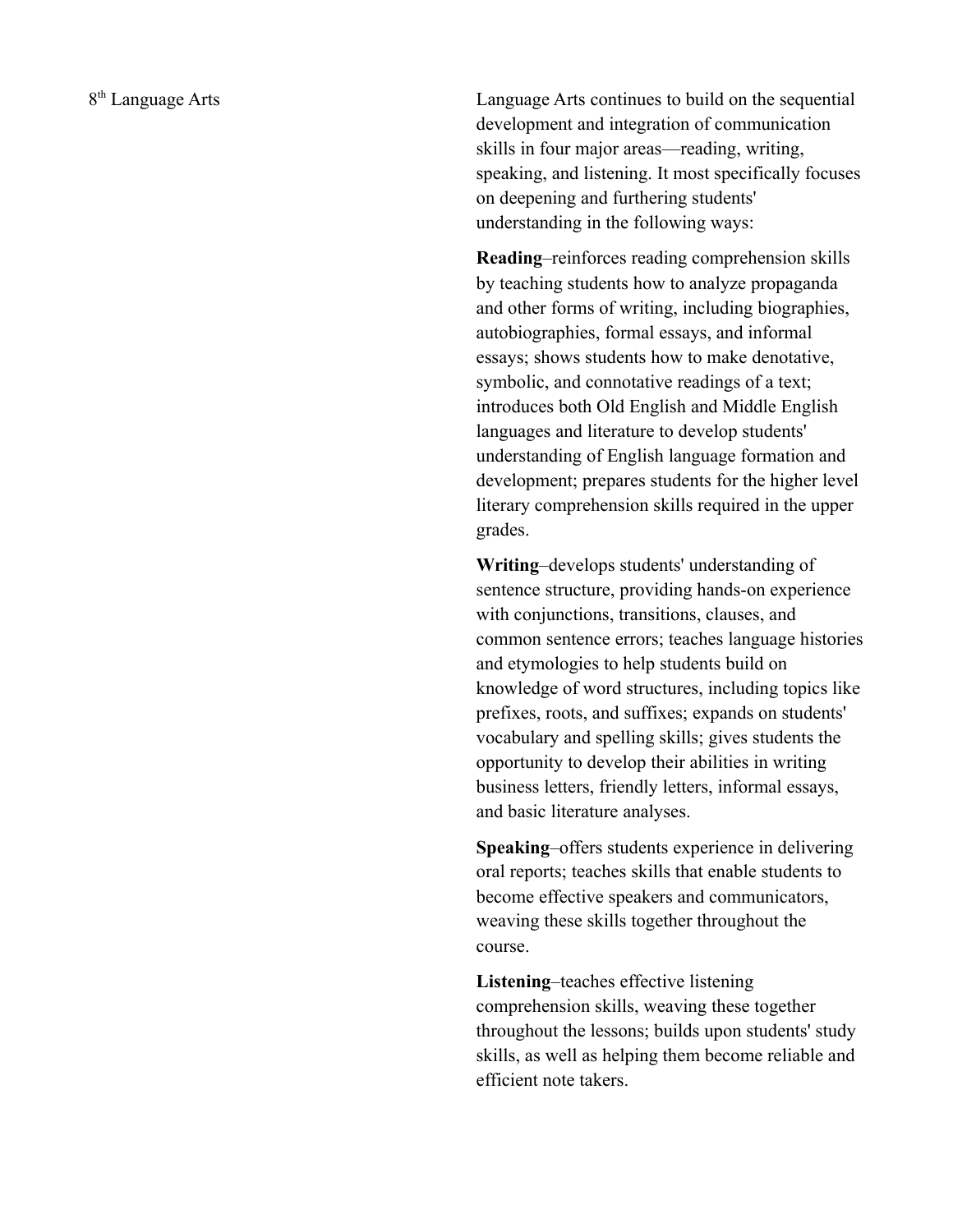8<sup>th</sup> Math

Mathematics is an introductory Algebra course designed to prepare junior-high school students for Algebra I. The course focuses on strengthening needed skills in problem solving, integers, equations, and graphing. Students will begin to see the "big picture" of mathematics and learn how numeric, algebraic, and geometric concepts are woven together to build a foundation for higher mathematical thinking.

**The Real Number System**: Student will explore different properties of numbers, and how to use them to simplify expressions and formulas to make computations easier.

**Modeling Problems in Integers**: Student will translate and solve one-step equations, or two-step equations in context, and check solutions for reasonableness, using the order of operations, and by substituting values for variables.

**Modeling Problems with Rational Numbers**: Student will add, subtract, multiply, and divide decimals, fractions, and mixed numbers with variables, likes, and unlike denominators to solve one and two-step word problems.

**Proportional Reasoning**: Student will convert between fractions, decimals, and percents, and compare them, and identify similar and congruent figures and their corresponding parts, and solve for missing measures.

**More with Functions**: Student will identify the parts of a line or quadratic equation and be able to graph it, and explore arithmetic and geometric sequences, as well as exponential growth and decay.

**Measurement**: Student will explore relationships between sets of lines and the angles they create, understand and use the Pythagorean theorem, and identify characteristics of polygons.

**Plane Geometry**: Student will determine how to calculate areas of common polygons, identify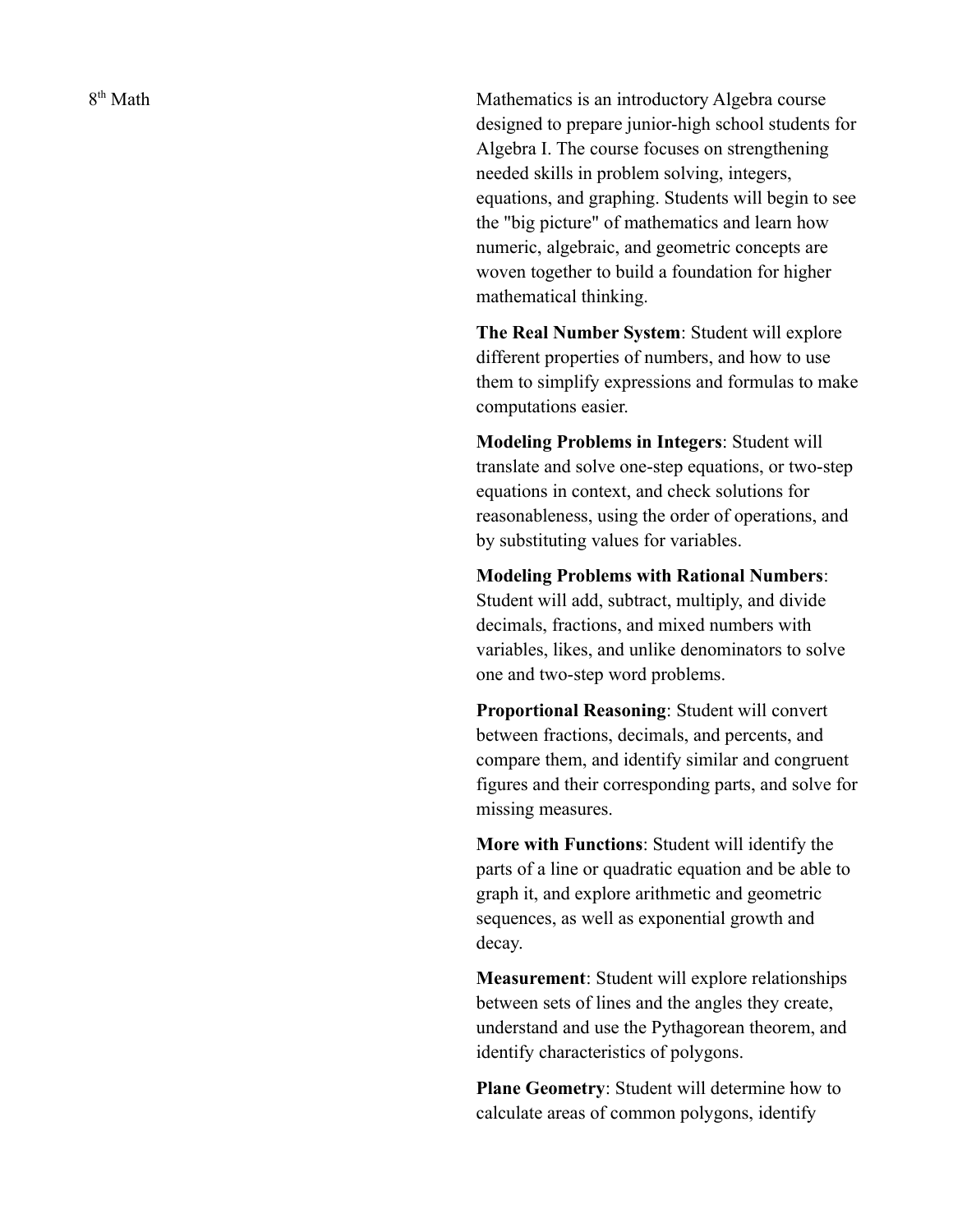different transformations and how to determine the type and original image location.

**Measures of Solid Figures**: Student will calculate surface area and volume of different objects, and solve for missing measures of 3 dimensional figures when given surface area or volume, and explain the relationship between surface area and volume.

**Data Analysis**: Student will identify the mean, median, mode, range, lower quartile, and upper quartile of different data sets and construct the best display of the information.

**Probability**: Student will identify all the possible outcomes of a given situation using combinations, permutations, and probability, and determine if events are dependent or independent.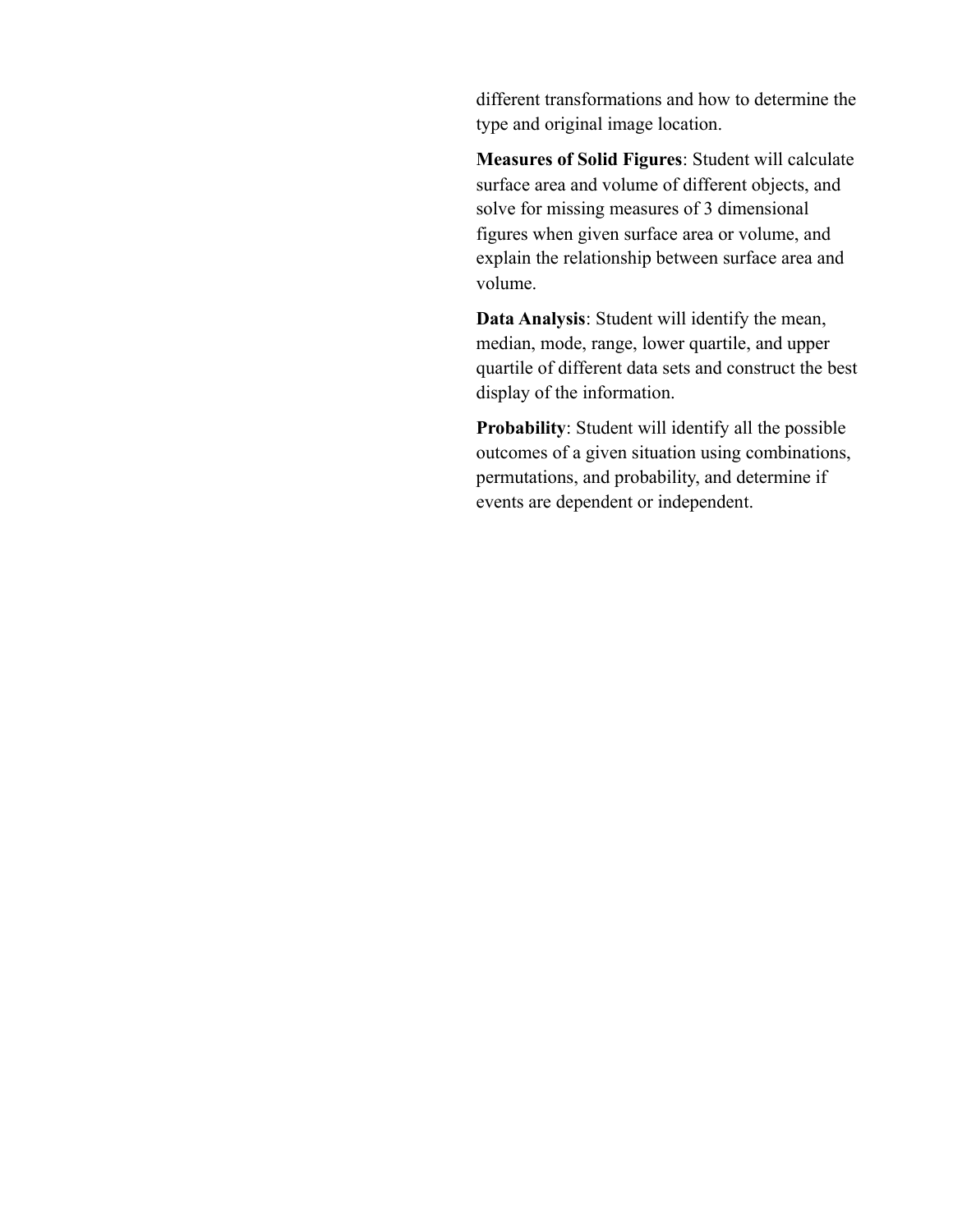8<sup>th</sup> Science

General Science II is a basic intermediate course intended to expose students to the designs and patterns in God's physical universe. This course expands on the Science and General Science I courses, providing a set of basic scientific skills and a broad survey of the major areas of science. Some of the areas covered in General Science II include the history of science, structure and properties of matter, health and nutrition, types of energy, electricity and magnetism, work, energy, forces, simple machines, balance in nature, natural cycles and resources.

**Science and Society:** Students will define science, describe its history, and use their main senses for observation of the world around them.

**Structure of Matter (Part 1):** Students will describe elements and compounds in the terms of atoms and molecules.

**Structure of Matter (Part 2):** Students will demonstrate a knowledge of the different changes in matter.

**Health and Nutrition:** Students will learn how to develop good health habits.

**Energy (Part 1):** Students will explain and give examples of the different types of energy.

**Energy (Part 2):** Students will define magnetism and electricity and describe their relationship.

**Machines (Part 1):** Students will define force and work, and evaluate the relationship that exists between work and energy.

**Machines (Part 2):** Students will describe the different types of simple machines.

**Balance in Nature:** Students will discuss the balance in nature regarding the different cycles.

**Science and Technology:** Student will review the other units and explore careers in science and technology.